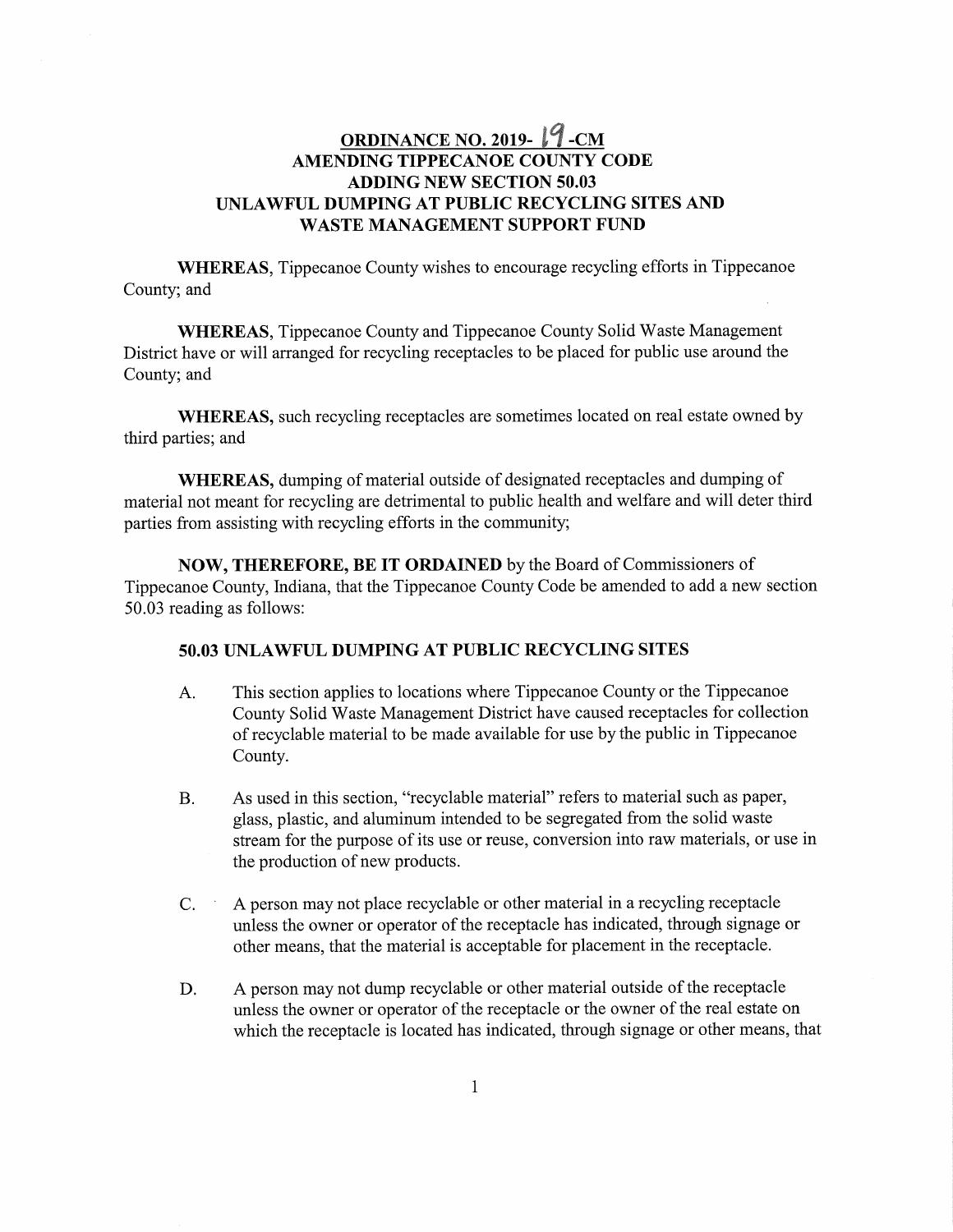such dumping is permissible.

- E. The first violation of this section within <sup>a</sup> one year period shall be subject to <sup>a</sup> fine in the amount of two hundred and fifty dollars (\$250), the second violation of this section within <sup>a</sup> one year period shall be subject to <sup>a</sup> fine of one thousand dollars (\$1,000), and the third violation of this section within <sup>a</sup> one year period shall be subject to <sup>a</sup> fine of up to two thousand, five hundred dollars (\$2,500).
- F. <sup>A</sup> citation may be issued in the form specified under IC 34—28-5-l(e) and IC 9-30- 3—6. <sup>A</sup> copy of the citation shall be provided to the Clerk and to the County Attorney. If the amount of the fine is not more than two hundred and fifty dollars (\$250), the fine may be paid through the Tippecanoe County Clerk under IC 33- 36-3-1. 36-3-1.
- G. In addition to the fines set forth in section B, an person who violates this section shall be responsible for such reasonable fees and expenses as are made necessary by the owner's failure to comply with this section including, without limitation, the costs of handling the dumped material, attorney's fees, damages to the surrounding property, and costs of injury caused by the dumped material.
- H. In addition to any other remedy available under this chapter, the County or the Tippecanoe County Solid Waste Management District may seek injunctive relief from <sup>a</sup> court of competent jurisdiction to correct an ongoing violation under this section. section.
- I. There is hereby created in the office of the Auditor of Tippecanoe County <sup>a</sup> separate fund to be known as the Waste Management Support Fund ("the Fund"). All monies received from fines recovered under this section shall be deposited in the Fund. Monies may be expended from such fund only for the purpose of supporting recycling and other waste management efforts in Tippecanoe County. Interest on the Fund shall be deposited to the county general fund.

This Ordinance shall be in full force and effect immediately upon its passage, signing, and publication.